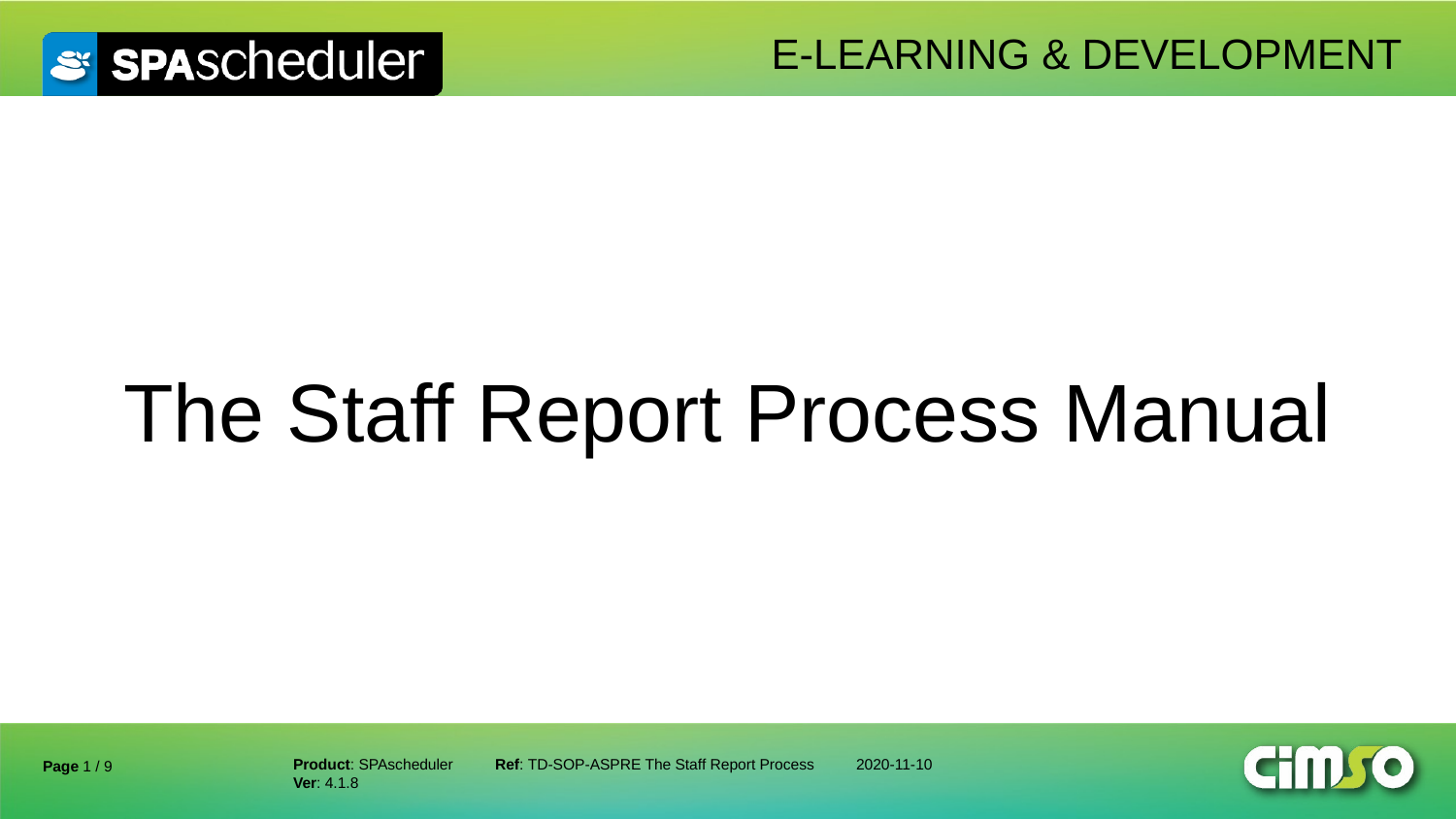#### **What Is A Report?**

A Report is a document that presents information in an organized format for a specific audience and purpose.

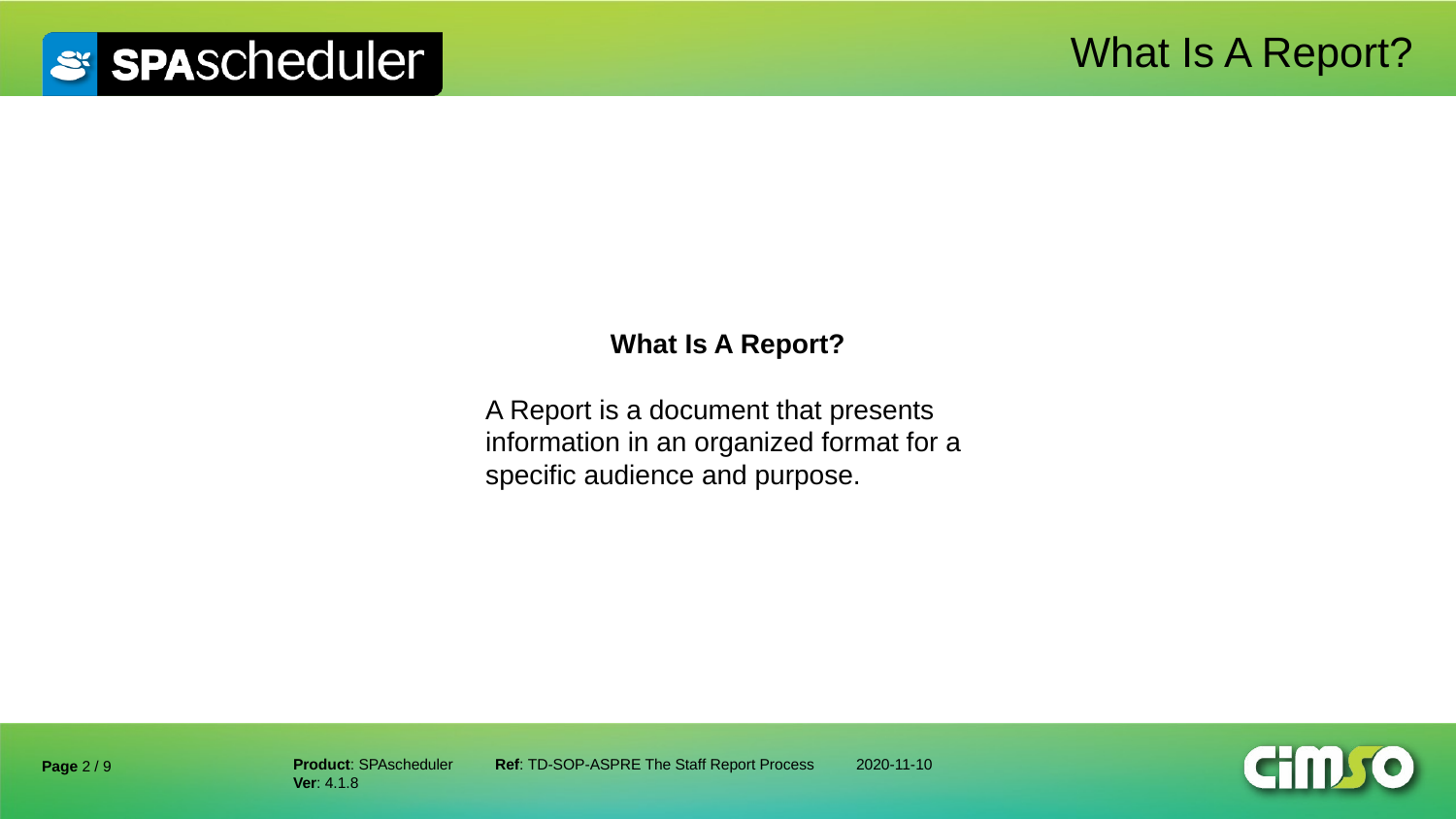### The Wheel: Customer Centric Design



#### **CUSTOMER CENTRIC DESIGN**

- Identify CDP customer data platform with extensive CRM
- Connect Single or bulk blast e-mail, SMS, fax and snail-mail
- Collaborate Local server to Web and mobile device data interchange
- Live Food, Beverage and Retail points of sale with stock control and procurement
- Play Schedule and manage Golf, SPA and Leisure activities
- Rest Reservations, Lodging PMS, Leasing and Timeshare
- Finance GAAP, IAS and IFRS financial control to balance sheet

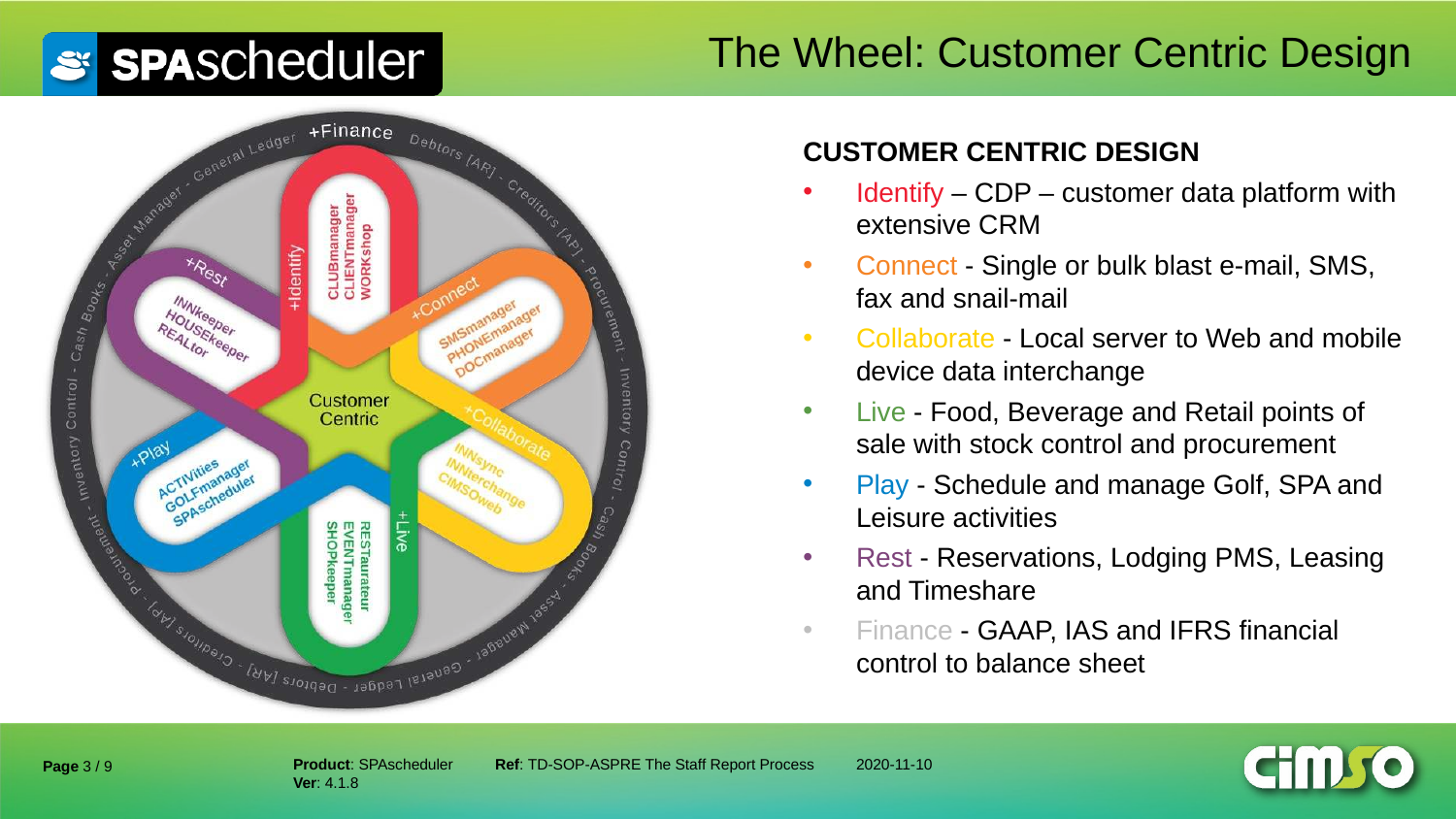#### Logging Into SPAscheduler

|                    | C Menu                         |
|--------------------|--------------------------------|
| —                  | Administration                 |
|                    | Golfer                         |
| o€                 | ActivityScheduler              |
|                    | SpaScheduler                   |
|                    | Restaurateur                   |
|                    | ShopKeeper                     |
| 4                  | AssetManager                   |
|                    | WebRes                         |
| $\mathbf{\hat{z}}$ | InnSync                        |
| 鳳                  | <b>Fax Server</b>              |
|                    | Phoneman                       |
| 8                  |                                |
|                    | TimeKeeper                     |
| $\sigma^{\circ}$   | Configuration                  |
|                    | <b>EXEUP</b>                   |
| ×                  | Close Menu<br><b>Exit Menu</b> |

Start your **CiMSO Menu**, select the **SPAscheduler**. Use your given **Login ID** and **Password** to log in



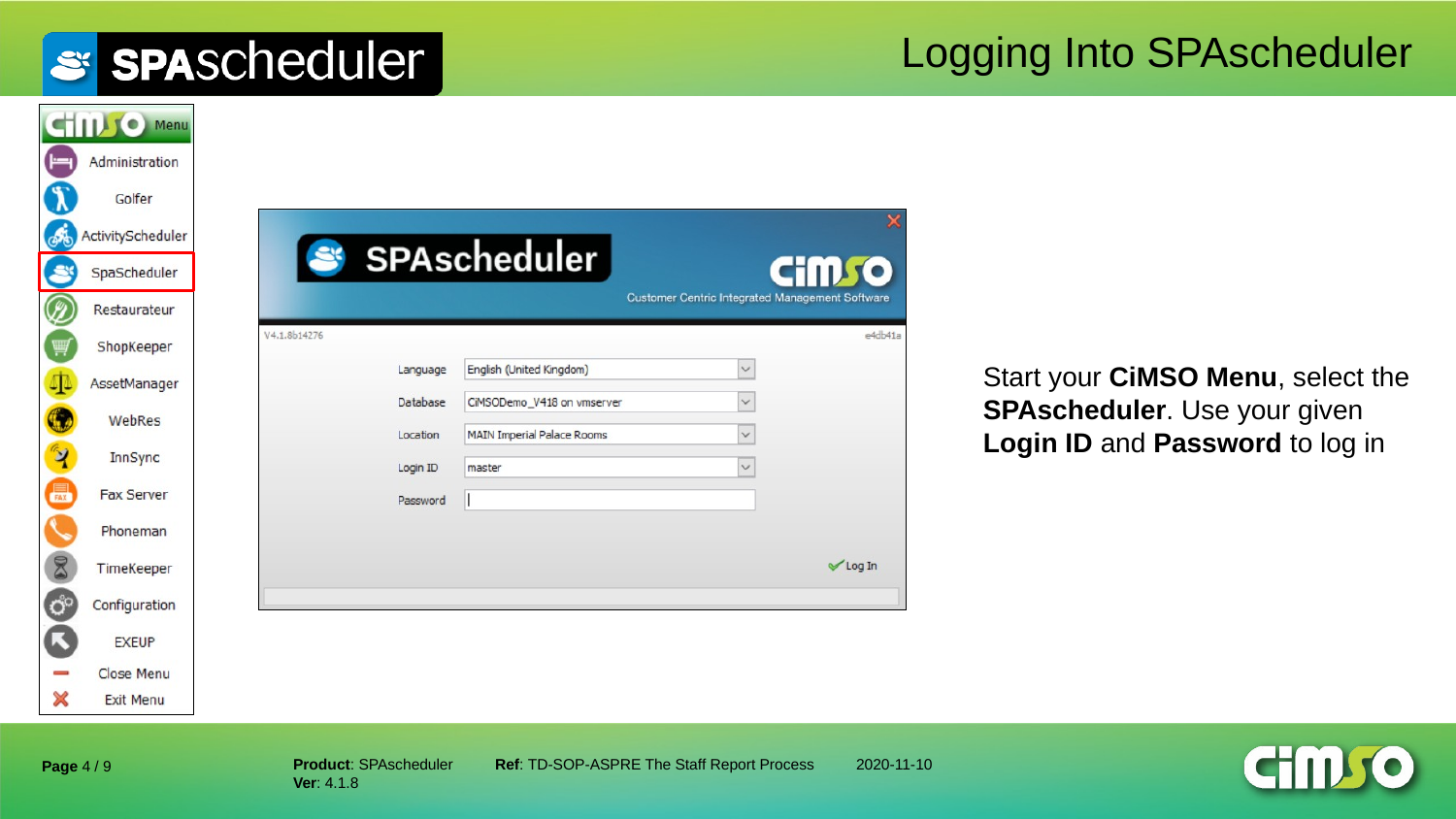#### **SPAscheduler**

|          |                          |                |          | Once logged into SPAscheduler, You are |
|----------|--------------------------|----------------|----------|----------------------------------------|
| ait List |                          | <b>Reports</b> | Transact | able to navigate through the Database  |
|          | <b>Booked Treatments</b> |                |          |                                        |
|          |                          |                |          |                                        |

 $\bullet$ Treatment Schedule Dietary Schedule Setup Task Manager Add Client Co Add  $Move$  Guest GODD POS OW.  $\rightarrow$  Verify 24 Jul 2019 C Clients 2 08:00 10:00 11:00 09:00 Time Treatments Delux Anti-Ageing Facial 90 Min 01:30 Spa Pedicure 30 Min 00:30 Deflevology 60 Min  $n1.00$  V 合 ^ Spa Packages Package 1 Package 2  $\vee$ **Staff Members** Venues Treatment  $w \oplus \oplus x \equiv$ Client <sup>63</sup> Cancel  $\checkmark$  Schedule  $\checkmark$ Treatment Schedule Block Times

**Cimso**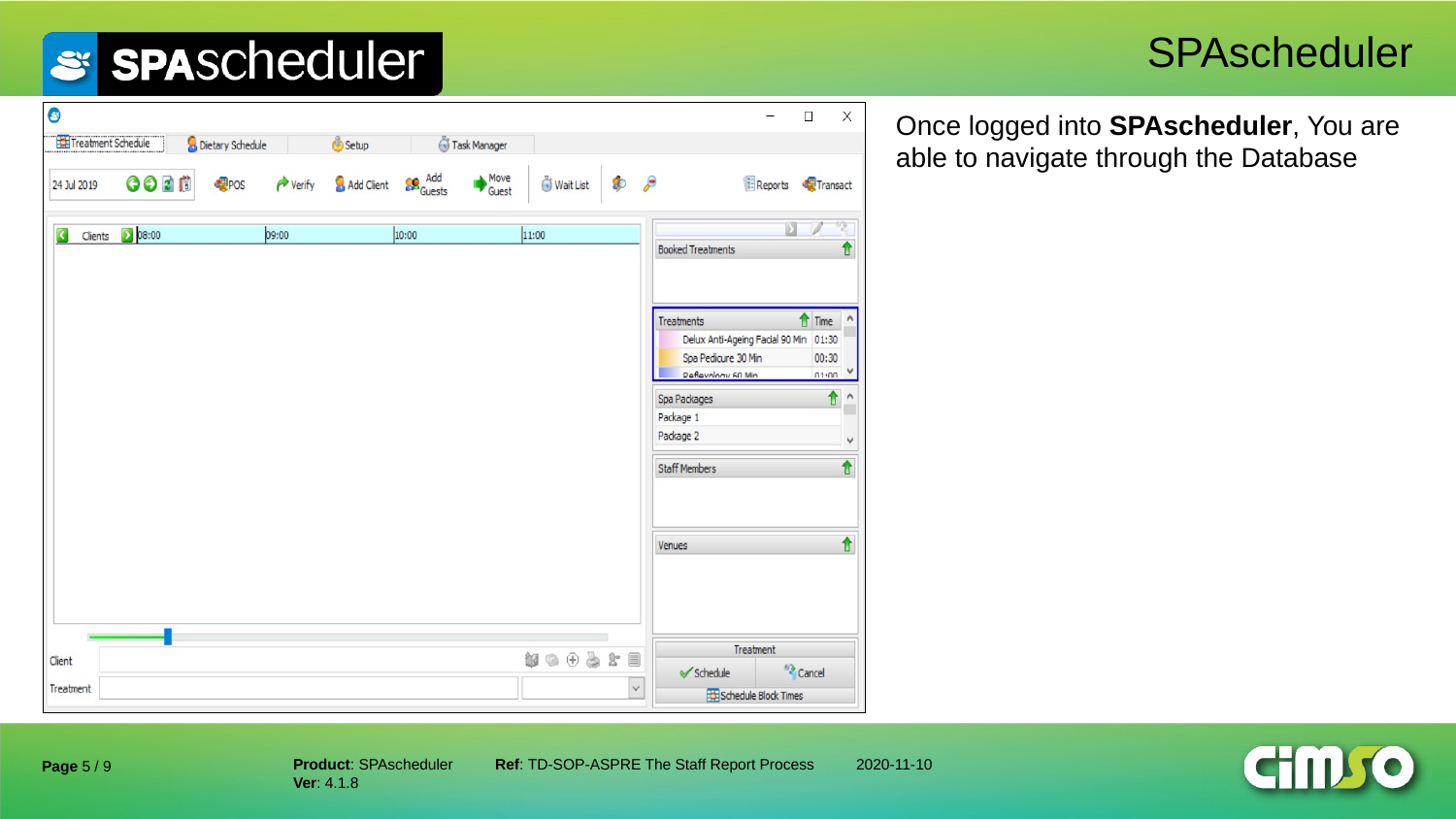## Navigation: The Staff Report Process

| $\bullet$                                |                           |                                       |                          |              |               |               |               |              |                                    |                  | $\Box$               | $\times$ |
|------------------------------------------|---------------------------|---------------------------------------|--------------------------|--------------|---------------|---------------|---------------|--------------|------------------------------------|------------------|----------------------|----------|
|                                          | Treatment Schedule        | Dietary Schedule                      |                          | <b>Setup</b> |               | Task Manager  |               |              |                                    |                  |                      |          |
| 25 Jul 2019                              | GOZD                      | POS                                   | $\leftrightarrow$ Verify | Add Client   | <b>Re</b> Add | Move<br>Guest | Wait List     | $\mathbf{z}$ | €                                  | <b>E</b> Reports | Transact             |          |
|                                          | Staff Memb 2 08:00        |                                       | 09:00                    |              | 10:00         |               | 11:00         |              | <b>Clients</b>                     |                  | J.                   |          |
| Leilani De Koker<br><b>MASTER MASTER</b> | P                         | RRW - Delux Anti-Ageing Facial 90 Min |                          | 可            | RRW - TREAT7  | 可             | RRW - TREAT13 | <b>PIRF</b>  | Mr JS Robinson                     |                  | U                    |          |
| <b>Amelia Metts</b>                      | P TREAT10                 | $\boxed{\mathsf{P}}$                  | MUS1<br>P                | WES-TREAT15  | P TREAT9      |               |               |              | Mrs C Weste                        |                  |                      | v        |
| Melissa Pienaar                          |                           | P TREAT10                             | P TREAT9                 |              |               |               |               |              |                                    |                  |                      |          |
|                                          |                           |                                       |                          |              |               |               |               |              | <b>Booked Treatments</b>           |                  |                      |          |
|                                          |                           |                                       |                          |              |               |               |               |              |                                    |                  |                      |          |
|                                          |                           |                                       |                          |              |               |               |               |              | Treatments                         |                  | Time                 | $\wedge$ |
|                                          |                           |                                       |                          |              |               |               |               |              | Re-Varnish 30 Min                  |                  | 00:30                |          |
|                                          |                           |                                       |                          |              |               |               |               |              | Spa Manicure 30 Min                |                  | 00:30                |          |
|                                          |                           |                                       |                          |              |               |               |               |              | Internition Exfoliation Eartel     |                  | n1.00                |          |
|                                          |                           |                                       |                          |              |               |               |               |              | Spa Packages                       |                  | û                    | $\wedge$ |
|                                          |                           |                                       |                          |              |               |               |               |              | Package 4                          |                  |                      |          |
|                                          |                           |                                       |                          |              |               |               |               |              | Package 5                          |                  |                      | ٧        |
|                                          |                           |                                       |                          |              |               |               |               |              | Venues                             |                  | 1                    | $\wedge$ |
|                                          |                           |                                       |                          |              |               |               |               |              | Skincare Room 1                    |                  |                      |          |
|                                          |                           |                                       |                          |              |               |               |               |              | Skincare Room 2<br>Skincare Room 3 |                  |                      |          |
|                                          |                           |                                       |                          |              |               |               |               |              | Therapy Room 1                     |                  |                      | v        |
|                                          |                           |                                       |                          |              |               |               |               |              |                                    | Treatment        |                      |          |
| Client                                   | ROBI0001 / Mr JS Robinson |                                       |                          |              |               |               | なっもとま         |              | <b>√</b> Schedule                  |                  | <sup>62</sup> Cancel |          |
| Treatment                                | 09:10                     |                                       |                          |              |               |               |               | $\checkmark$ | Schedule Block Times               |                  |                      |          |
|                                          |                           |                                       |                          |              |               |               |               |              |                                    |                  |                      |          |

Navigation: The Staff Report Process

<sup>❶</sup> <sup>❶</sup> Select the **Reports** button

**Page** 6 / 9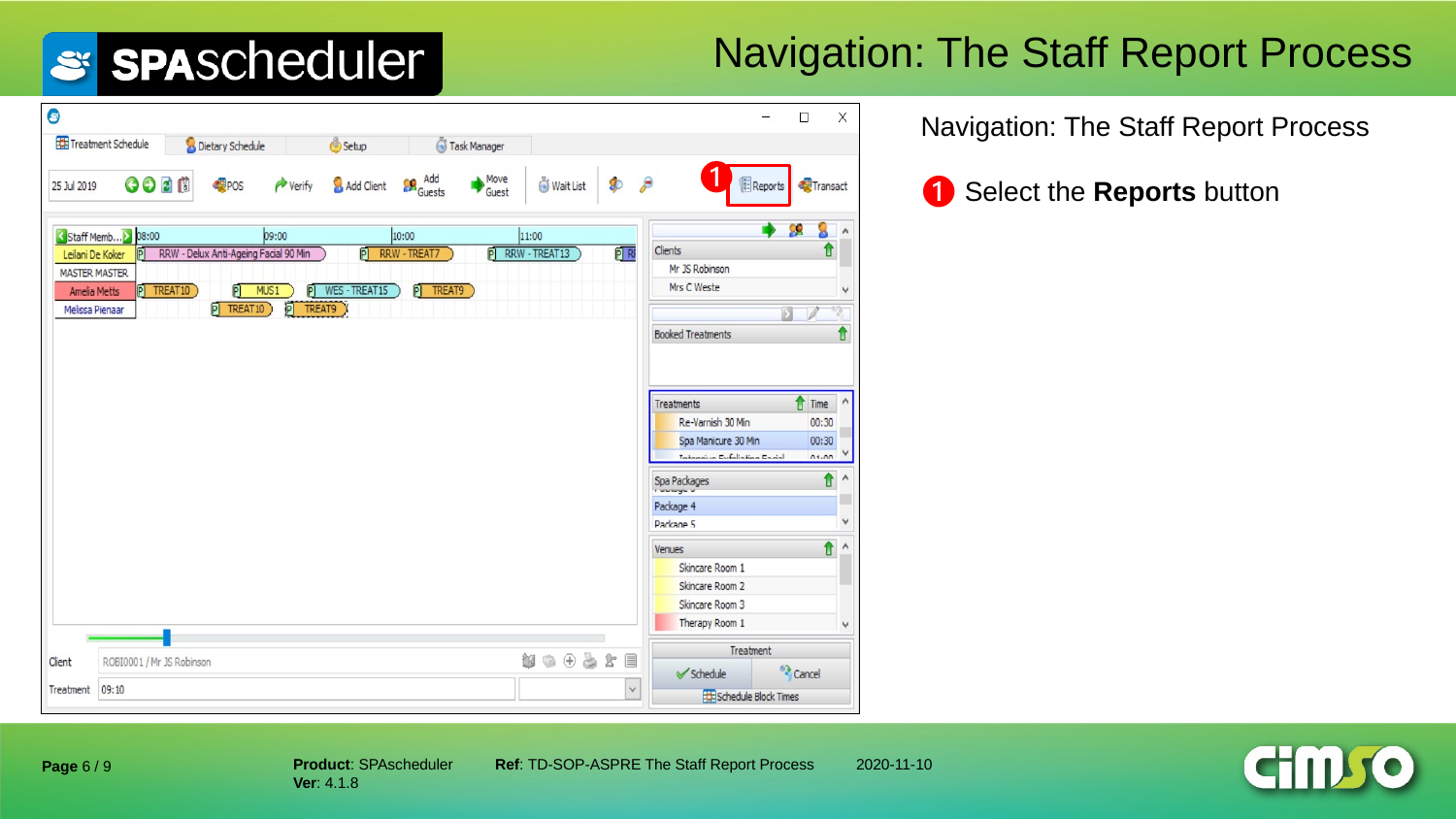### The Staff Report Process

| $\bullet$                                                                         |                                      |                   | X                                                                       |
|-----------------------------------------------------------------------------------|--------------------------------------|-------------------|-------------------------------------------------------------------------|
| Treatment Schedule<br>Dietary Schedule                                            | Scheduling Reports<br>$\overline{z}$ |                   |                                                                         |
| GODI<br>POS<br>$\rightarrow$ Verify<br>25 Jul 2019                                | Report<br>Schedule Report            | \$<br>List        | $\frac{1}{n}$ Reports<br>Transact                                       |
|                                                                                   | Schedules                            |                   |                                                                         |
| Staff Memb 2 08:00<br>09:00<br>Ipi                                                | Staff<br>$\overline{3}$<br>Guest     | $\overline{P}$ RF | <b>Clients</b>                                                          |
| RRW - Delux Anti-Ageing Facial 90 Min<br>Leilani De Koker<br><b>MASTER MASTER</b> | Treatment                            |                   | Mr JS Robinson                                                          |
| P TREAT10<br>MUS <sub>1</sub><br><b>Amelia Metts</b>                              | Venue                                |                   | Mrs C Weste<br>٧                                                        |
| el.<br>PI<br><b>P</b> TREAT<br>P TREAT10                                          | Treatment Progam                     |                   |                                                                         |
| Melissa Pienaar                                                                   | Schedule Planner                     |                   | Ð                                                                       |
|                                                                                   | Daily Diet Sheet                     |                   | ↑<br><b>Booked Treatments</b>                                           |
|                                                                                   | Package & Treatment Sales            |                   |                                                                         |
|                                                                                   | Commission & Sales                   |                   |                                                                         |
|                                                                                   | Transaction Recon                    |                   |                                                                         |
|                                                                                   | <b>del</b> Lists                     |                   | Time<br><b>Treatments</b>                                               |
|                                                                                   | Treatments                           |                   | Re-Varnish 30 Min<br>00:30                                              |
|                                                                                   | Diet Items                           |                   | Spa Manicure 30 Min<br>00:30<br>Internation Eufeliation Eartal<br>01.00 |
|                                                                                   | Schedule Track                       |                   | ٨                                                                       |
|                                                                                   | <b>E</b> Arrival List                |                   | ↟<br>Spa Packages                                                       |
|                                                                                   | Medical Consultation                 |                   | Package 4                                                               |
|                                                                                   |                                      |                   | Package 5                                                               |
|                                                                                   |                                      |                   | €<br>$\wedge$<br>Venues                                                 |
|                                                                                   |                                      |                   | Skincare Room 1                                                         |
|                                                                                   | Sort By                              |                   | Skincare Room 2                                                         |
|                                                                                   | <b>O</b> Guest Code<br>OUnit Name    |                   | Skincare Room 3                                                         |
|                                                                                   |                                      |                   | Therapy Room 1<br>v                                                     |
| Client                                                                            | X Close                              | 26<br>目           | Treatment                                                               |
| ROBI0001 / Mr JS Robinson                                                         | Generate<br>4                        |                   | <sup>63</sup> Cancel<br>Schedule                                        |
| 09:10<br>Treatment                                                                |                                      | $\checkmark$      | Schedule Block Times                                                    |

The Staff Report Process:

 Select the **Reports** button **Scheduling Reports** window **Locate & Select**: select a report from the list – **Staff Report** Select the **Generate** button

**Page** 7 / 9

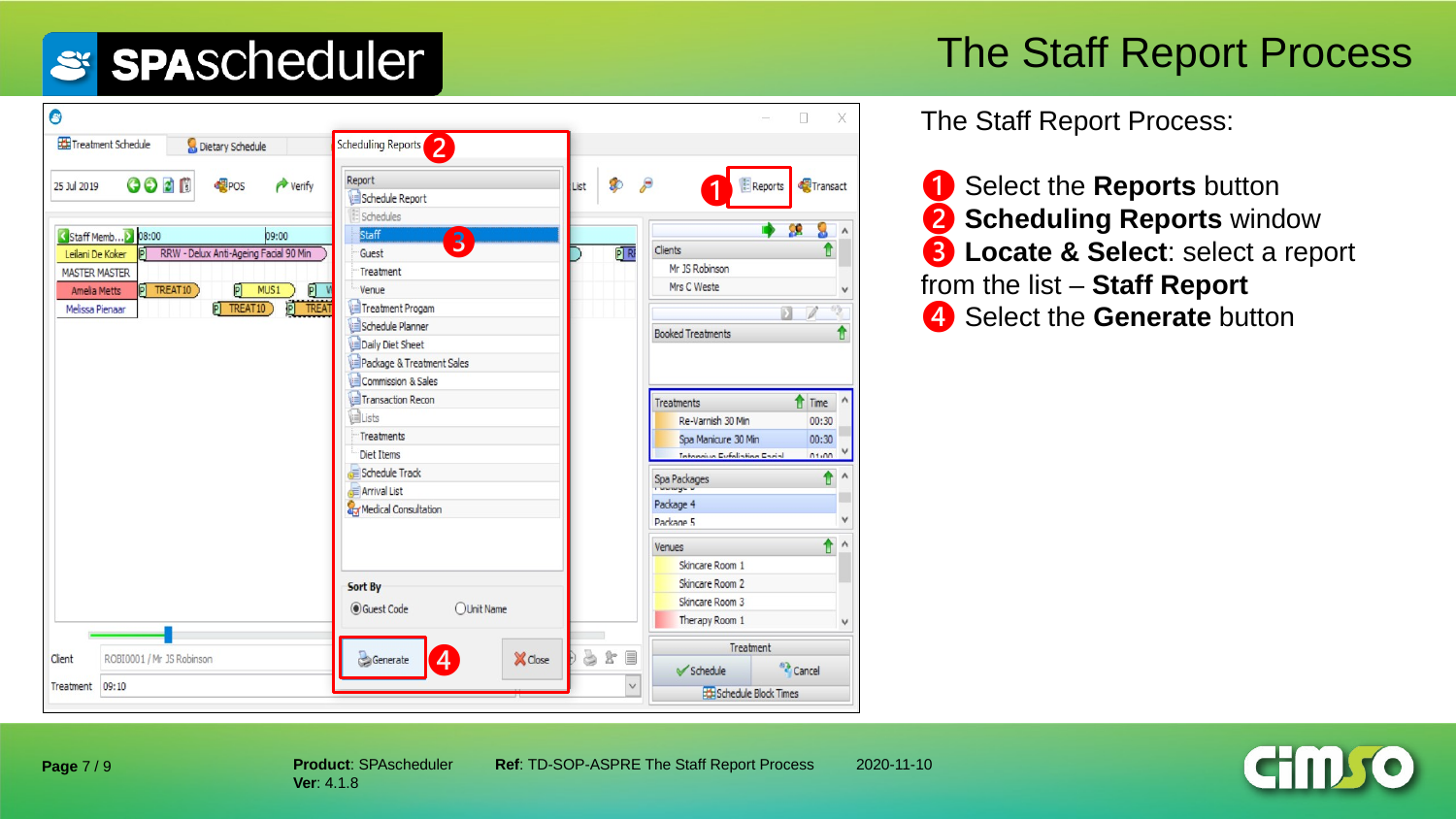#### The Staff Report Process

The **Print Preview**, you are able to **Print**, **Save**, **Fax**, or **Email** the report

| ◉                                            | Print Preview - Staff Schedule                                                                                                                                                                                                         | $\Box$<br>$\times$                 | X<br>$\sim$                               |
|----------------------------------------------|----------------------------------------------------------------------------------------------------------------------------------------------------------------------------------------------------------------------------------------|------------------------------------|-------------------------------------------|
| Treatment Sch                                |                                                                                                                                                                                                                                        | $\wedge$                           |                                           |
| 25 Jul 2019                                  | <b>Staff Schedule</b><br><b>Staff Schedule</b><br>Staff Member: Ameia Metts<br>Date: Thursday, 25 Jul 2019                                                                                                                             |                                    | Transact                                  |
| Staff Memb                                   | Date: Thursday, 25 Jul 2019<br>Staff Member: Leilani De Koker<br><b>Time Guest</b><br>Dur & Treatment Venue<br><b>TXN</b><br><b>Signature</b><br>Signature<br><b>Unit</b><br><b>Time Guest</b><br>Unit Dur & Treatment<br>TXN<br>Venue |                                    | 28                                        |
| Leilani De Koker                             | 08:00 Ms MWeste<br>30 min Spa Redicure Wet Room 2<br>08:00 Mrs C Weste<br>Séngare Room<br>N/-A<br><b>NAA</b><br>90 min Daiux Anti-<br>٠                                                                                                |                                    |                                           |
| <b>MASTER MASTER</b>                         | 08:45 Ms MWaste<br>Music Room 1<br>30 min Music<br>09:45 Mrs C Weste<br>N/-A<br>45 min Paraffin Dip 45 Skingare Room<br>NAA.                                                                                                           |                                    |                                           |
| <b>Amelia Metts</b>                          | 09:20 Ms MWaste<br>45 min Thai Full Body Wet Room 2<br>N/-A<br>10:45 Mrs C Weste<br>45 min Swedish Rull Skingare Room<br><b>NA</b>                                                                                                     |                                    |                                           |
| Melissa Pienaar                              | 10:10 Ms MWaste<br>30 min Spa Maricure Wet Room 2<br>50 min Shiatsu 50 Mn Skingare Room<br>N/-A<br>11:45 Mrs C Weste<br><b>ALLA</b>                                                                                                    |                                    |                                           |
|                                              | NAA 30 min Thai Half Body Skingare Room<br>13:00 Mrs C Weste                                                                                                                                                                           |                                    |                                           |
|                                              |                                                                                                                                                                                                                                        |                                    | Time<br>00:30<br>00:30<br>01.00<br>€<br>٨ |
|                                              | Printed: 2019/07/25                                                                                                                                                                                                                    | ٧                                  | v                                         |
|                                              | ∢                                                                                                                                                                                                                                      | >                                  |                                           |
| Client<br><b>ROBIO</b><br>09:10<br>Treatment | <b>Progress</b><br>Zoom<br>Load Report<br>3<br>g<br>O<br>$\circledR$<br>Print Setup<br>Print<br>E-mail<br><b>It's</b> Save Report<br>Fax<br>THE R. P. LEWIS CO., LANSING MICH.<br>Page 1 of 2                                          | $\boldsymbol{\mathsf{x}}$<br>Close | <sup>63</sup> Cancel<br>Times             |

**Page** 8 / 9

**Ver**: 4.1.8